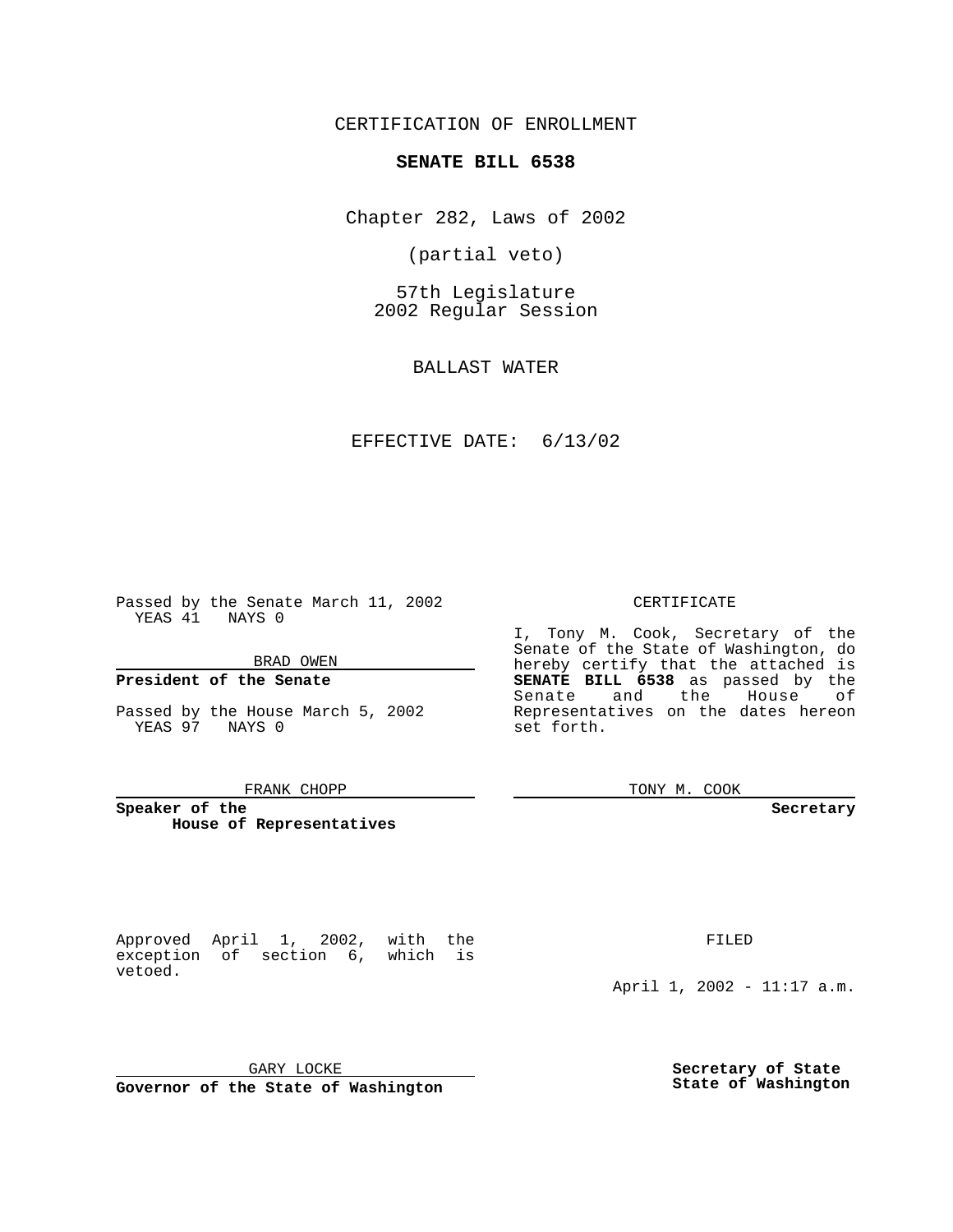# **SENATE BILL 6538** \_\_\_\_\_\_\_\_\_\_\_\_\_\_\_\_\_\_\_\_\_\_\_\_\_\_\_\_\_\_\_\_\_\_\_\_\_\_\_\_\_\_\_\_\_\_\_

\_\_\_\_\_\_\_\_\_\_\_\_\_\_\_\_\_\_\_\_\_\_\_\_\_\_\_\_\_\_\_\_\_\_\_\_\_\_\_\_\_\_\_\_\_\_\_

## AS AMENDED BY THE HOUSE

Passed Legislature - 2002 Regular Session

### **State of Washington 57th Legislature 2002 Regular Session**

**By** Senators Regala, Jacobsen and Oke

Read first time 01/21/2002. Referred to Committee on Natural Resources, Parks & Shorelines.

 AN ACT Relating to ballast water; amending RCW 77.120.030, 77.120.040, and 77.120.060; adding a new section to chapter 77.120 RCW; creating a new section; providing an expiration date; and declaring an emergency.

5 BE IT ENACTED BY THE LEGISLATURE OF THE STATE OF WASHINGTON:

6 NEW SECTION. **Sec. 1.** (1) The director of the department of fish 7 and wildlife must establish the ballast water work group.

8 (2) The ballast water work group consists of the following 9 individuals:

10 (a) One staff person from the governor's executive policy office. 11 This person must act as chair of the ballast water work group;

12 (b) Two representatives from the Puget Sound steamship operators; 13 (c) Two representatives from the Columbia river steamship 14 operators;

15 (d) Three representatives from the Washington public ports, one of 16 whom must be a marine engineer;

17 (e) Two representatives from the petroleum transportation industry; 18 (f) One representative from the Puget Sound water quality action 19 team; and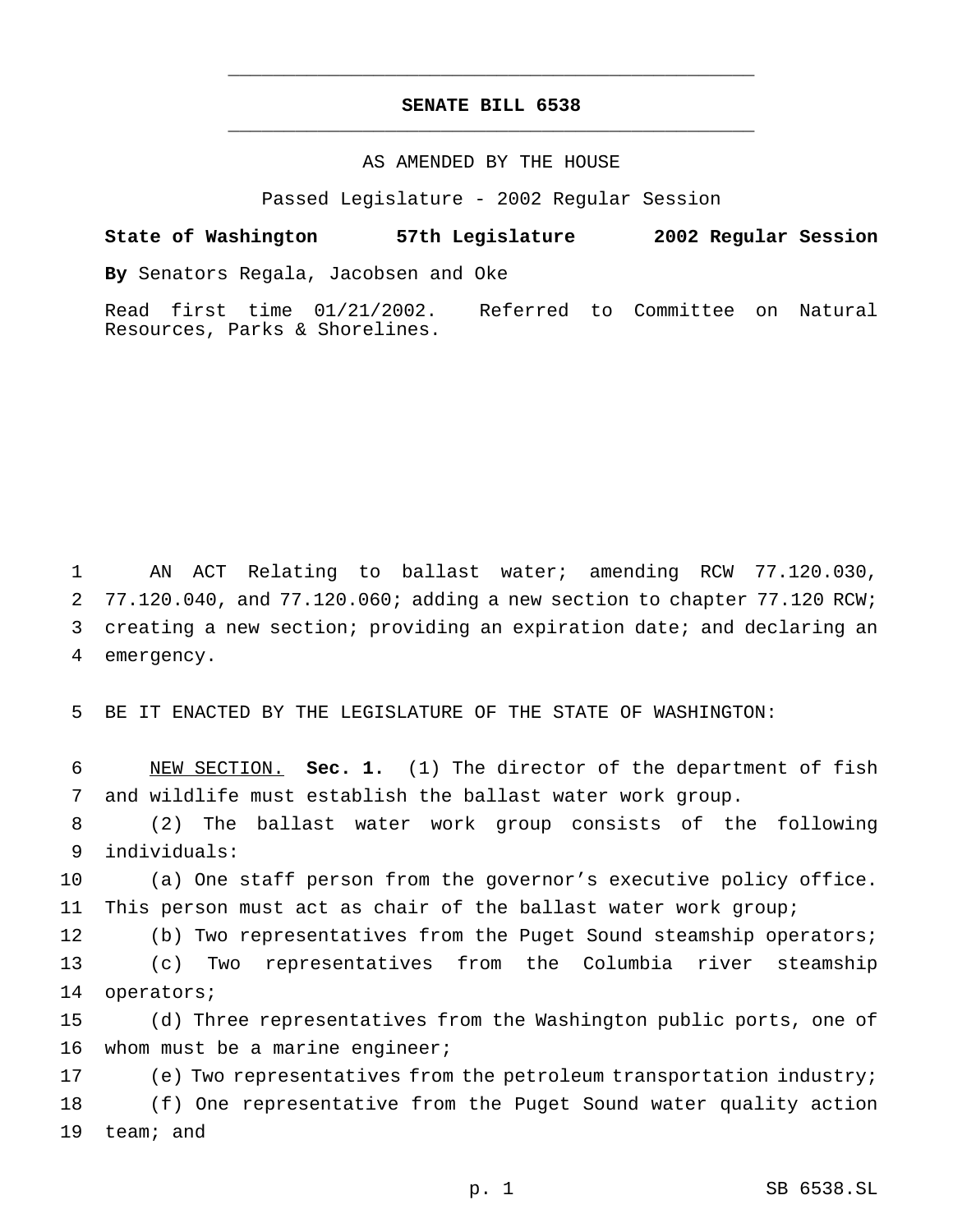(g) Two representatives from the environmental community.

 (3) The ballast water work group must study, and provide a report to the legislature by December 15, 2003, the following issues:

 (a) All issues relating to ballast water technology, including exchange and treatment methods and the associated costs;

 (b) The services needed by the industry and the state to protect 7 the marine environment; and

 (c) The costs associated with, and possible funding methods for, implementing the ballast water program.

 (4) The ballast water work group must begin operation immediately upon the effective date of this section. The department of fish and wildlife must provide staff for the ballast water work group. The staff must come from existing personnel within the department of fish and wildlife.

 (5) The director must also monitor the activities of the task force created by the state of Oregon in 2001 Or. Laws 722, concerning ballast water management. The director shall provide the ballast water work group with periodic updates of the Oregon task force's efforts at developing a ballast water management system.

 (6)(a) The ballast water work group expires June 30, 2004. (b) This section expires June 30, 2004.

 **Sec. 2.** RCW 77.120.030 and 2000 c 108 s 4 are each amended to read as follows:

 The owner or operator in charge of any vessel covered by this chapter is required to ensure that the vessel under their ownership or control does not discharge ballast water into the waters of the state except as authorized by this section.

 (1) Discharge into waters of the state is authorized if the vessel has conducted an open sea exchange of ballast water. A vessel is exempt from this requirement if the vessel's master reasonably determines that such a ballast water exchange operation will threaten the safety of the vessel or the vessel's crew, or is not feasible due to vessel design limitations or equipment failure. If a vessel relies on this exemption, then it may discharge ballast water into waters of the state, subject to any requirements of treatment under subsection (2) of this section and subject to RCW 77.120.040.

 (2) After July 1, ((2002)) 2004, discharge of ballast water into waters of the state is authorized only if there has been an open sea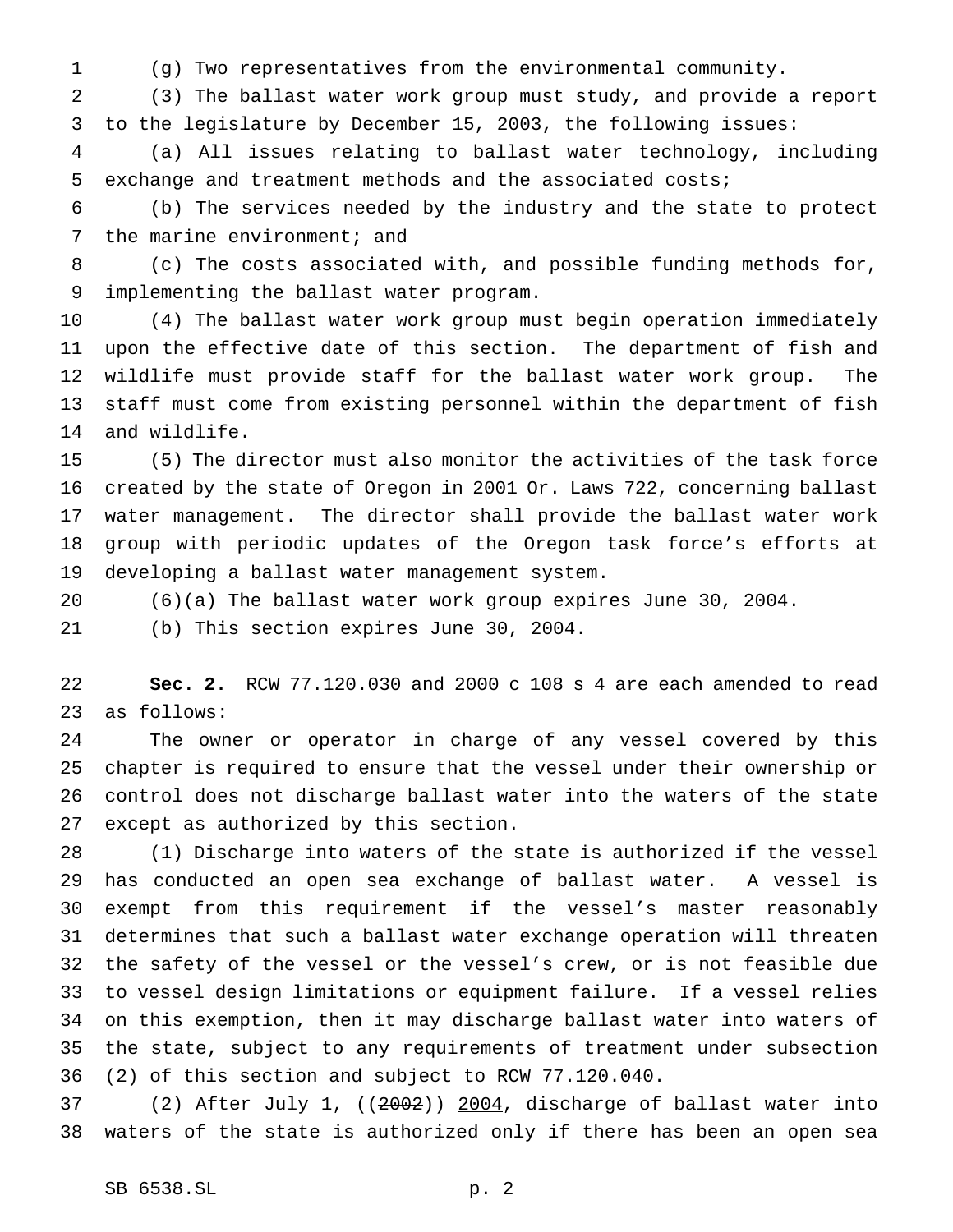exchange or if the vessel has treated its ballast water to meet standards set by the department. When weather or extraordinary circumstances make access to treatment unsafe to the vessel or crew, the master of a vessel may delay compliance with any treatment required under this subsection until it is safe to complete the treatment.

 (3) The requirements of this section do not apply to a vessel discharging ballast water or sediments that originated solely within the waters of Washington state, the Columbia river system, or the internal waters of British Columbia south of latitude fifty degrees north, including the waters of the Straits of Georgia and Juan de Fuca. (4) Open sea exchange is an exchange that occurs fifty or more nautical miles offshore. If the United States coast guard requires a vessel to conduct an exchange further offshore, then that distance is the required distance for purposes of compliance with this chapter.

 **Sec. 3.** RCW 77.120.040 and 2000 c 108 s 5 are each amended to read as follows:

 The owner or operator in charge of any vessel covered by this chapter is required to ensure that the vessel under their ownership or control complies with the reporting and sampling requirements of this section.

 (1) Vessels covered by this chapter must report ballast water management information to the department using ballast water management forms that are acceptable to the United States coast guard. The frequency, manner, and form of such reporting shall be established by the department by rule. Any vessel may rely on a recognized marine trade association to collect and forward this information to the department.

 (2) In order to monitor the effectiveness of national and international efforts to prevent the introduction of nonindigenous species, all vessels covered by this chapter must submit nonindigenous species ballast water monitoring data. The monitoring, sampling, testing protocols, and methods of identifying nonindigenous species in ballast water shall be determined by the department by rule. A vessel covered by this chapter may contract with a recognized marine trade association to randomly sample vessels within that association's membership, and provide data to the department.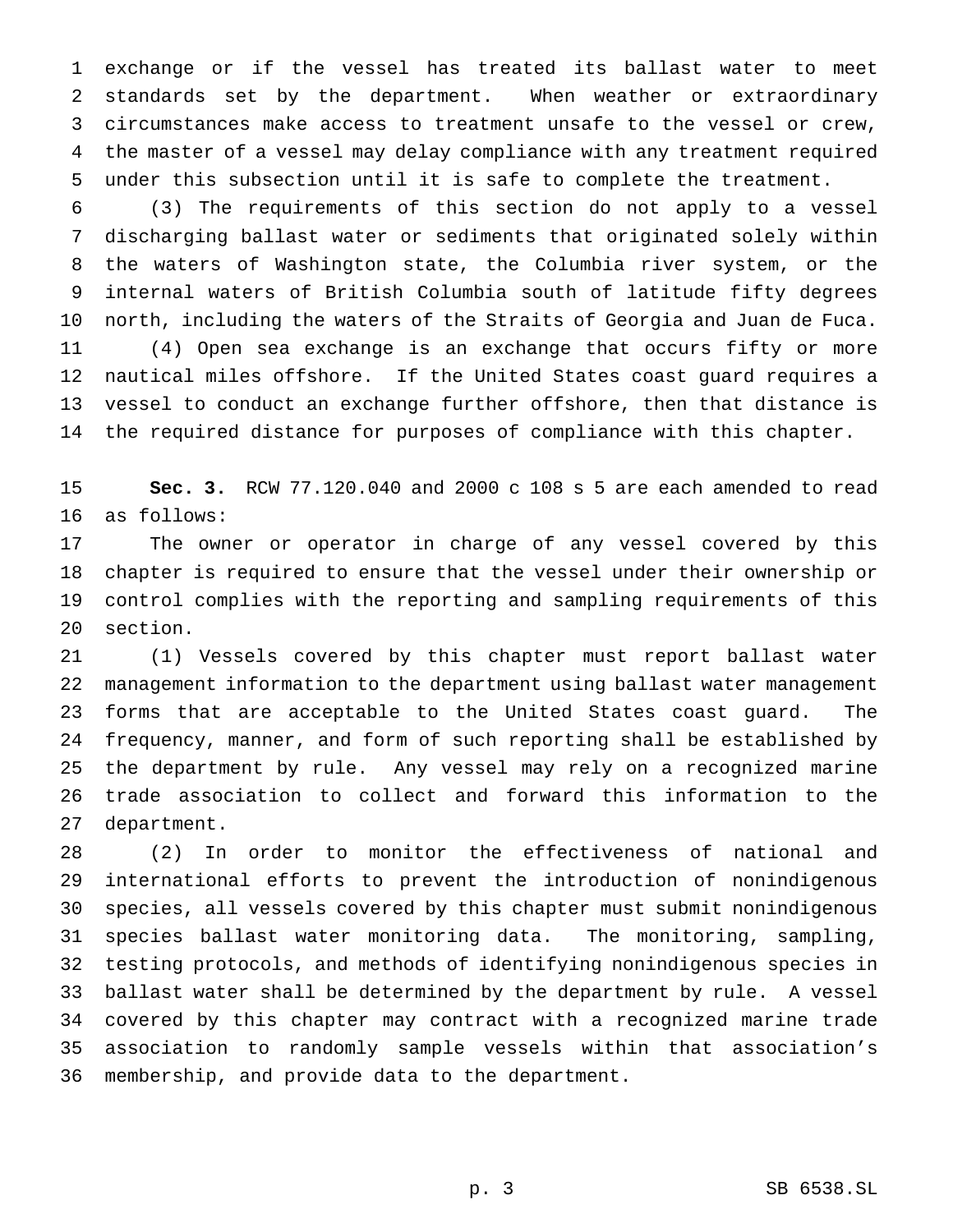(3) Vessels that do not belong to a recognized marine trade association must submit individual ballast tank sample data to the department for each voyage.

 (4) All data submitted to the department under subsection (2) of this section shall be consistent with sampling and testing protocols as adopted by the department by rule.

 (5) The department shall adopt rules to implement this section. The rules and recommendations shall be developed in consultation with advisors from regulated industries and the potentially affected parties, including but not limited to shipping interests, ports, shellfish growers, fisheries, environmental interests, interested citizens who have knowledge of the issues, and appropriate governmental 13 representatives including the United States coast guard. In 14 recognition of the need to have a coordinated response to ballast water 15 management for the Columbia river system, the department must consider 16 rules adopted by the state of Oregon when adopting rules under this 17 section for ballast water management in the navigable waters of the Columbia river system.

 (a) The department shall set standards for the discharge of treated ballast water into the waters of the state. The rules are intended to ensure that the discharge of treated ballast water poses minimal risk of introducing nonindigenous species. In developing this standard, the department shall consider the extent to which the requirement is technologically and practically feasible. Where practical and appropriate, the standards shall be compatible with standards set by the United States coast guard and shall be developed in consultation with federal and state agencies to ensure consistency with the federal clean water act, 33 U.S.C. Sec. 1251-1387.

 (b) The department shall adopt ballast water sampling and testing protocols for monitoring the biological components of ballast water that may be discharged into the waters of the state under this chapter. Monitoring data is intended to assist the department in evaluating the risk of new, nonindigenous species introductions from the discharge of ballast water, and to evaluate the accuracy of ballast water exchange practices. The sampling and testing protocols must consist of cost- effective, scientifically verifiable methods that, to the extent practical and without compromising the purposes of this chapter, utilize easily measured indices, such as salinity, or check for species that indicate the potential presence of nonindigenous species or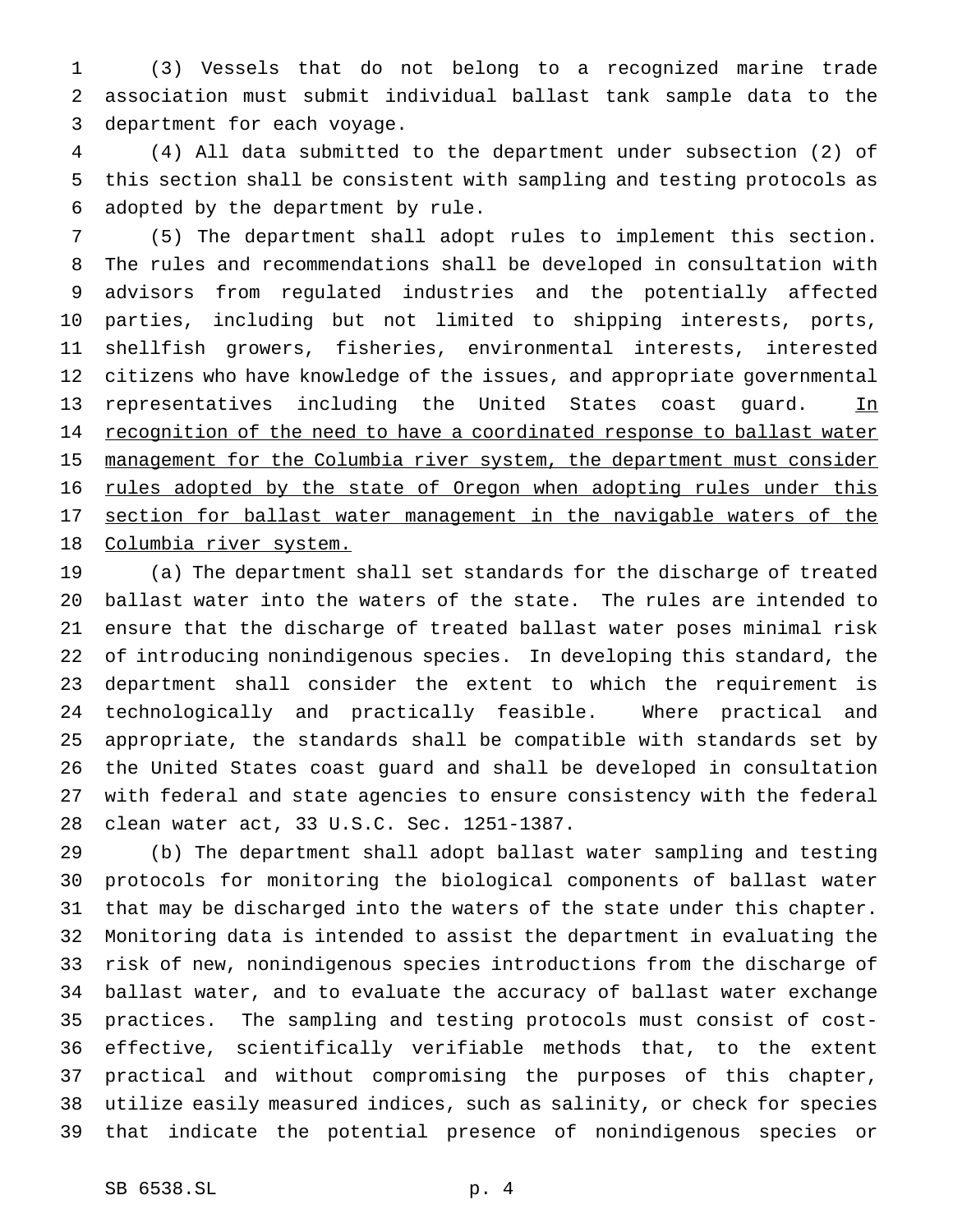pathogenic species. The department shall specify appropriate quality assurance and quality control for the sampling and testing protocols.

 **Sec. 4.** RCW 77.120.060 and 2000 c 108 s 7 are each amended to read as follows:

 The legislature recognizes that international and national laws relating to this chapter are changing and that state law must adapt accordingly. The department shall submit to the legislature, and make available to the public, a report that summarizes the results of this chapter and makes recommendations for improvement to this chapter on or before December 1, 2001, and a second report on or before December 1, 11 2004. The ((2001)) 2004 report shall describe how the costs of 12 treatment required as of July 1, ((2002)) 2004, will be substantially 13 equivalent among ports where treatment is required. The 2004 report must describe how the states of Washington and Oregon are coordinating their efforts for ballast water management in the Columbia river system. The department shall strive to fund the provisions of this chapter through existing resources, cooperative agreements with the maritime industry, and federal funding sources.

 NEW SECTION. **Sec. 5.** A new section is added to chapter 77.120 RCW to read as follows:

 The department, working with the United States coast guard and the marine exchanges, will work cooperatively to improve the ballast water information system and make improvements no later than October 1, 2002. The cooperative effort will strive to obtain ballast water reports for the United States coast guard under contract. The reports may be used for ballast water management information under this chapter and be forwarded to the United States coast guard for its management purposes. Prior to July 1, 2002, the department must take steps to reduce or eliminate the costs of reporting.

30 \*<u>NEW SECTION.</u> Sec. 6. This act is necessary for the immediate preservation of the public peace, health, or safety, or support of the state government and its existing public institutions, and takes effect immediately.

**\*Sec. 6 was vetoed. See message at end of chapter.**